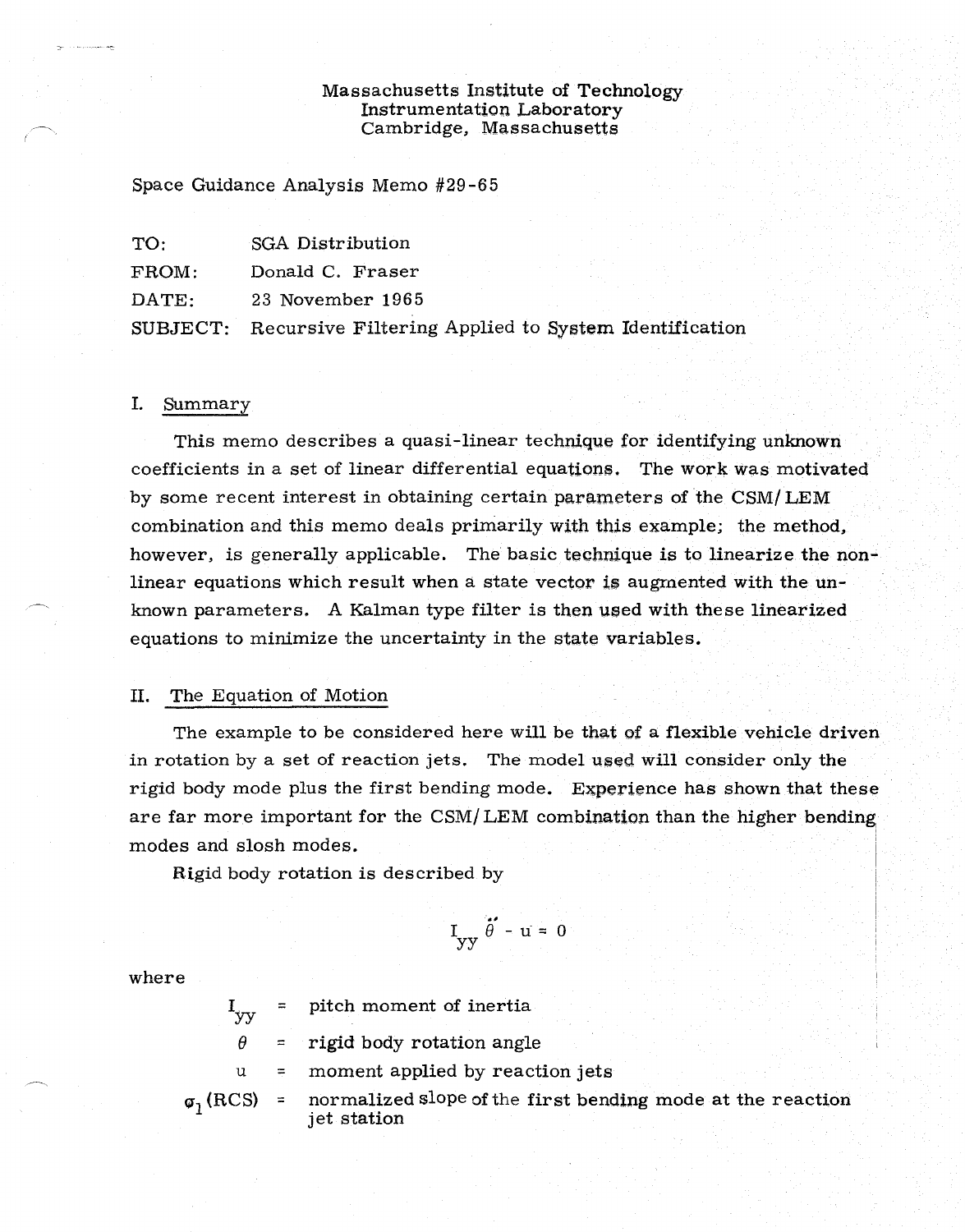The motion of the first normalized bending displacement,  $q_1$ , is described by:

$$
m_1 \ddot{q}_1 + 2m_1 \xi_1 \omega_1 \dot{q}_1 + m_1 \omega_1^2 q_1 - u \sigma_1 (RCS) = 0
$$

where  $m_1$ ,  $\xi_1$ ,  $\omega_1$  are the normalized mass, damping ratio, and natural frequency of the first bending mode.

These equations can be written in vector form by make the definitions:

$$
y = \begin{bmatrix} y_1 \\ y_2 \\ y_3 \\ y_4 \end{bmatrix} = \begin{bmatrix} \theta \\ \phi \\ \phi \\ q_1 \\ \dot{q}_1 \end{bmatrix}
$$

The result is:

$$
\underline{\mathbf{y}} = \begin{bmatrix} 0 & 1 & 0 & 0 \\ 0 & 0 & 0 & 0 \\ 0 & 0 & 0 & 1 \\ 0 & 0 & -\omega_1^2 & -2\xi_1\omega_1 \end{bmatrix} \underline{\mathbf{y}} + \begin{bmatrix} 0 \\ 1/I_{yy} \\ 0 \\ 0 \\ \sigma_1(\text{RCS})/m_1 \end{bmatrix} \underline{\mathbf{u}} \qquad (1)
$$

# III. State Augmentation

Now assume that none of the coefficients in Eq. (1) are known well enough to be useful. This is the worst case — if any of the coefficients are considered known the resulting filter equations can be simplified by reduction of the dimension of the state.

Augment the state by defining a new vector  $\underline{x}$  such that:

$$
\underline{x} = \begin{bmatrix} x_1 \\ x_2 \\ x_3 \\ x_4 \\ x_5 \\ x_6 \\ x_7 \\ x_8 \end{bmatrix} = \begin{bmatrix} y_1 \\ y_2 \\ y_3 \\ y_4 \\ y_4 \\ -2\xi_1 \omega_1 \\ -2\xi_1 \omega_1 \\ 1/I_{yy} \\ 0_I(RCS)/m_1 \end{bmatrix}
$$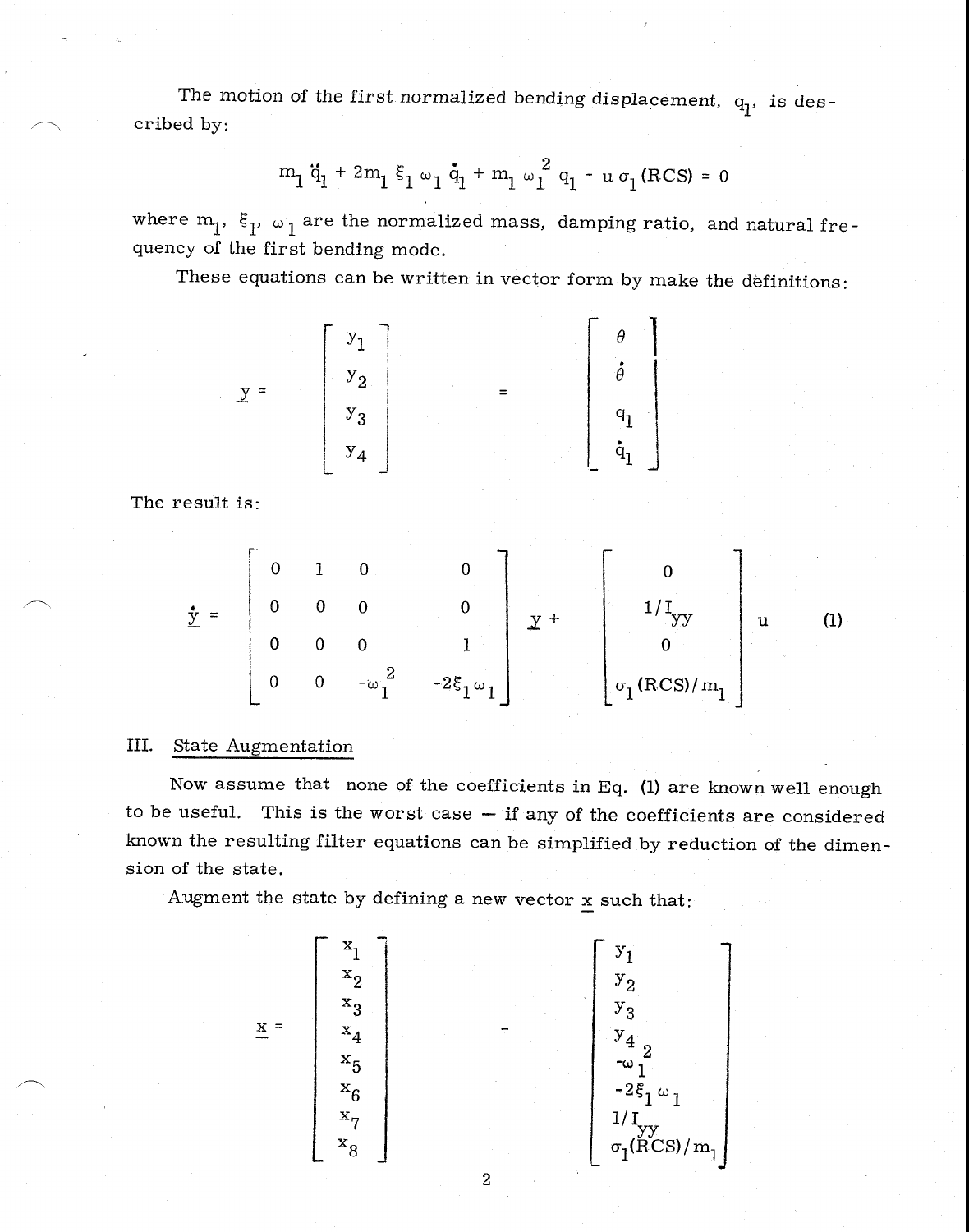If, for this memo, we consider the coefficients of Eq.  $(1)$  to be constants then the new state equation can be written in the form:

| $\overline{0}$   | $\mathbf{1}$     | $\boldsymbol{0}$ | $\overline{0}$              | $\overline{0}$          | $\mathbf{0}$<br>$\sim$ | $\overline{0}$            | $\theta$         |   |                   |
|------------------|------------------|------------------|-----------------------------|-------------------------|------------------------|---------------------------|------------------|---|-------------------|
| $\mathbf 0$      | $\mathbf 0$      | $\boldsymbol{0}$ | 0                           | $\overline{\mathbf{0}}$ | $\mathbf{0}^{\circ}$   | $\mathbf u$<br>$\epsilon$ | 0                |   |                   |
| $\theta$         | $\mathbf 0$      | $\boldsymbol{0}$ | $\mathbf{1}$                | $\boldsymbol{0}$        | $\overline{0}$         | $\boldsymbol{0}$          | $\boldsymbol{0}$ |   |                   |
| $\boldsymbol{0}$ | $\boldsymbol{0}$ | $x_5$ $x_6$      |                             | $\boldsymbol{0}$        | $\overline{0}$         | $\boldsymbol{0}$          | $\mathbf{u}$     | x | $\left( 2\right)$ |
| $\overline{0}$   | $\theta$         | $\boldsymbol{0}$ | $\boldsymbol{0}$<br>in Li   | $\overline{0}$          | $\bf{0}$               | $\overline{0}$            | $\overline{0}$   |   |                   |
| $\overline{0}$   | $\theta$         | $\boldsymbol{0}$ | $\overline{0}$<br>$\sim 10$ | $\boldsymbol{0}$        | $\theta$               | $\mathbf 0$               | $\bf{0}$         |   |                   |
| $\mathbf 0$      | $\mathbf{0}$     | $\mathbf 0$      | $\mathbf{0}$                | $\boldsymbol{0}$        | $\vert 0 \rangle$      | $\overline{\mathbf{0}}$   | $\bf{0}$         |   |                   |
| $\boldsymbol{0}$ | $\bf{0}$         | $\boldsymbol{0}$ | $\pmb{0}$                   | $\boldsymbol{0}$        | $\boldsymbol{0}$       | $\boldsymbol{0}$          | $\mathbf{0}$     |   |                   |

Note the nonlinear character of this equation caused by products of state variables.

# IV. Linearization

For convenience write Eq. (2) in the form:

$$
\mathbf{x} = \mathbf{F} \mathbf{x} \tag{3}
$$

The corresponding estimate of  $\underline{x}$ ,  $\underline{\hat{x}}$ , is described by

$$
\frac{\hat{x}}{\underline{x}} = \mathbf{\hat{F}} \underline{x}
$$
 (4)

Now define the difference between x and its estimate as

$$
\delta \underline{x} = \underline{x} - \hat{\underline{x}} \tag{5}
$$

Similarly with the matrix F:

$$
\delta F = F - \hat{F}
$$
 (6)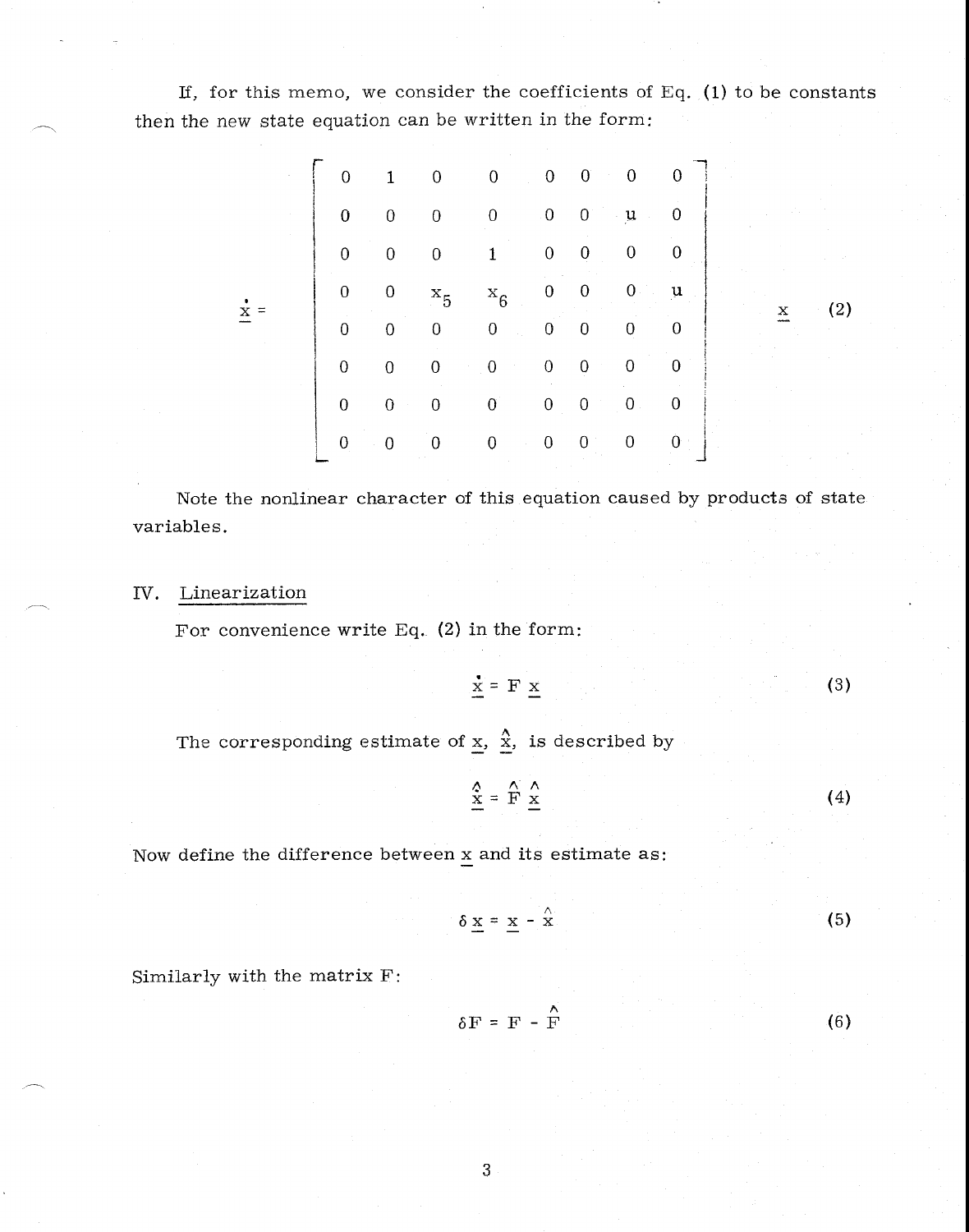Substituting Eq. (5) and (6) into Eq. (3) gives:

$$
\frac{\hat{x}}{\underline{x}} + \delta \underline{x} = (\mathbf{F} + \delta \mathbf{F}) (\underline{x} + \delta \underline{x})
$$

Expanding, neglecting second order terms, and subtracting Eq. (4) gives:

$$
\delta \underline{\mathbf{x}} = \hat{\mathbf{F}} \delta \underline{\mathbf{x}} + \delta \mathbf{F} \underline{\mathbf{x}} \tag{7}
$$

By assuming  $\hat{F}$  and  $\hat{\underline{x}}$  known and constant over any given sample period we may rewrite Eq. (7) as:

$$
\delta \dot{\underline{x}} = (\hat{F} + \delta F') \delta \underline{x}
$$
 (8)

If, in addition, the applied control magnitude, u, is considered to be the sum of the commanded magnitude  $u^*$  and additive noise with mean zero such that:

$$
u = u^* + \delta u
$$

then Eq. (8) becomes

$$
\delta \underline{\mathbf{x}} = (\mathbf{F} + \delta \mathbf{F}^{\dagger}) \delta \underline{\mathbf{x}} + \underline{\mathbf{n}}
$$

It may be verified that the result of these operations is:

$$
\delta \underline{\dot{x}} = \begin{bmatrix}\n0 & 1 & 0 & 0 & 0 & 0 & 0 & 0 \\
0 & 0 & 0 & 0 & 0 & u^* & 0 \\
0 & 0 & 0 & 1 & 0 & 0 & 0 & 0 \\
0 & 0 & \dot{x}_5 & \dot{x}_6 & \dot{x}_3 & \dot{x}_4 & 0 & u^* \\
0 & 0 & 0 & 0 & 0 & 0 & 0 \\
0 & 0 & 0 & 0 & 0 & 0 & 0 \\
0 & 0 & 0 & 0 & 0 & 0 & 0 \\
0 & 0 & 0 & 0 & 0 & 0 & 0 \\
0 & 0 & 0 & 0 & 0 & 0 & 0 \\
0 & 0 & 0 & 0 & 0 & 0 & 0\n\end{bmatrix}\n\begin{bmatrix}\n0 \\
\hat{x}_7 & 6u \\
0 \\
\hat{x}_8 & 6u \\
0 \\
0 \\
0 \\
0\n\end{bmatrix}
$$
\n(9)

or in condensed form

$$
\delta \frac{\dot{x}}{2} = G \delta \underline{x} + \underline{n} \tag{10}
$$

Equation (10) is a linear, constant coefficient perturbation equation over any given sample period. Its coefficients change from sample period to sample period as  $\hat{x}$  changes.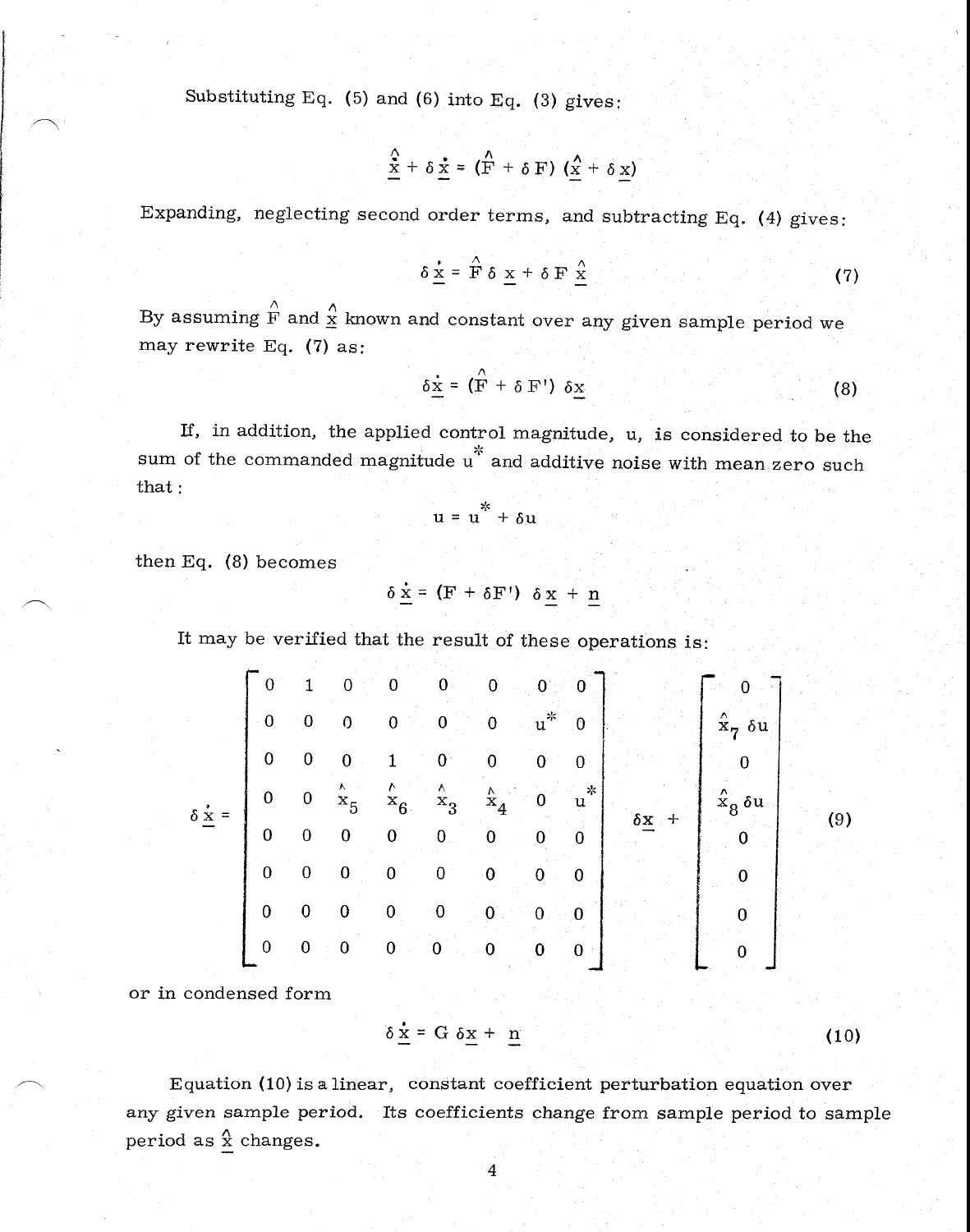### V. The Filter Equations

This section will merely summarize the computation steps required by the filter. The procedure is an application of the linear recursive filter theory which is well documented elsewhere.

The following definitions are used in the expression of the filter equations:

> $\Psi(t, t_0)$  = state transition matrix associated with Eq. (3). (See Appendix for details) .

> $\Phi(t, t_0)$  = state transition matrix associated with Eq. (10). (See Appendix for details).

 $N = n n^T = covariance of noise$ 

E = covariance matrix

 $\sigma^2$  = variance of measurement noise

 $\widetilde{m}$  = actual measurement taken

denotes parameter before incorporation of measurement  $\equiv$ 

 $\wedge$ <sup>=</sup>denotes estimate

 $t_0$ ,  $t_1$  =  $t$  two times  $t_1 > t_0$  (The absence of a prime indicates the measurement has been incorporated.)

For this example the following additional vector is necessary:

$$
\underline{h}^{T} = [1, 0, \sigma_1(x_A), 0, 0, 0, 0, 0]
$$

where  $\sigma_1(x_A)$  = normalized slope of the first bending mode at the IMU station. The sequence of calculations is then:

1. Extrapolate the state:

 $\mathbf{I}$ 

$$
\hat{x}'(t_1) = \Psi(t_1, t_0) \hat{x}(t_0)
$$

2. Extrapolate the covariance matrix:

$$
E'(t_1) = \Phi(t_1, t_0) E(t_0) \Phi^T(t_1, t_0) + \int_{t_0}^{t_1} \Phi(t_1, t) N \Phi^T(t_1, t) dt
$$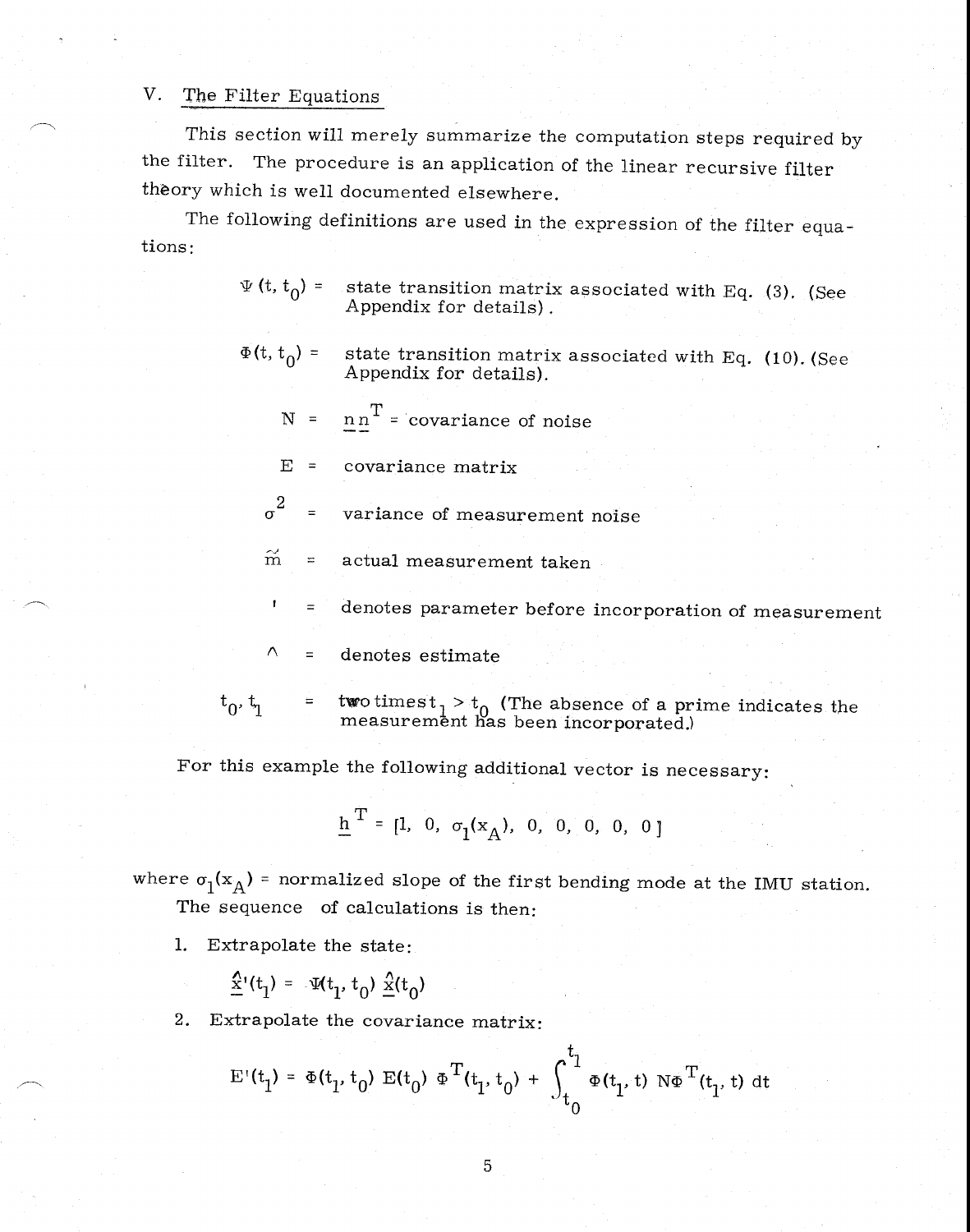- 3. Compute the scalar  $a(t_1)$  $a(t_1) = \underline{h}^T E'(t_1) \underline{h} + \sigma^2$
- 4. Compute the weighting vector

$$
\underline{w}(t_1) = \mathrm{E}^{\scriptscriptstyle\top}(t_1) \; \underline{h} \, / \, \mathrm{a}(t_1)
$$

5. Incorporate the measurement:

$$
\underline{\hat{x}}(t_1) = \underline{\hat{x}}'(t_1) + \underline{w}(t_1) \left[ \tilde{m}(t_1) - \underline{h}^T \underline{\hat{x}}'(t_1) \right]
$$

6. Update the covariance matrix:

$$
E(t_1) = E'(t_1) - a(t_1) \underline{w}(t_1) w^T(t_1)
$$

7. Update the state transition matrices  $\Phi(t_1, t_0)$  and  $\Psi(t_1, t_0)$  by evaluating them for the new value of  $\frac{\hat{x}}{1}$ .

### VI. Simulation Results

A MAC language computer program has been written to evaluate the use of these equations. The initial results show that the method does indeed work and could be used for ground based parameter identification, Major simplifications (which may be possible for specific applications) would be necessary for airborne operation.

Figures lthrough 5 illustrate some preliminary results. No attempt has been madethus far to improve these results  $-$  they are merely initial runs. All have noise on both the measurement and control and have a basic sample period of 50 milliseconds. The nominal control  $u^*(t)$  is a constant for all runs.

### VII. Conclusions

This technique can be used to identify some of the important parameters needed in the design of the CSM autopilot. While much more work is necessary to adapt it for an AGC size computer it could be used as it is to analyze test flight data. Using the entire recursive procedure recursively on a set of recorded gimbal angle measurements should yield good estimates of the parameters discussed here. The procedure could be adapted, if necessary, to the identification of other parameters, or to finding time varying parameters.

6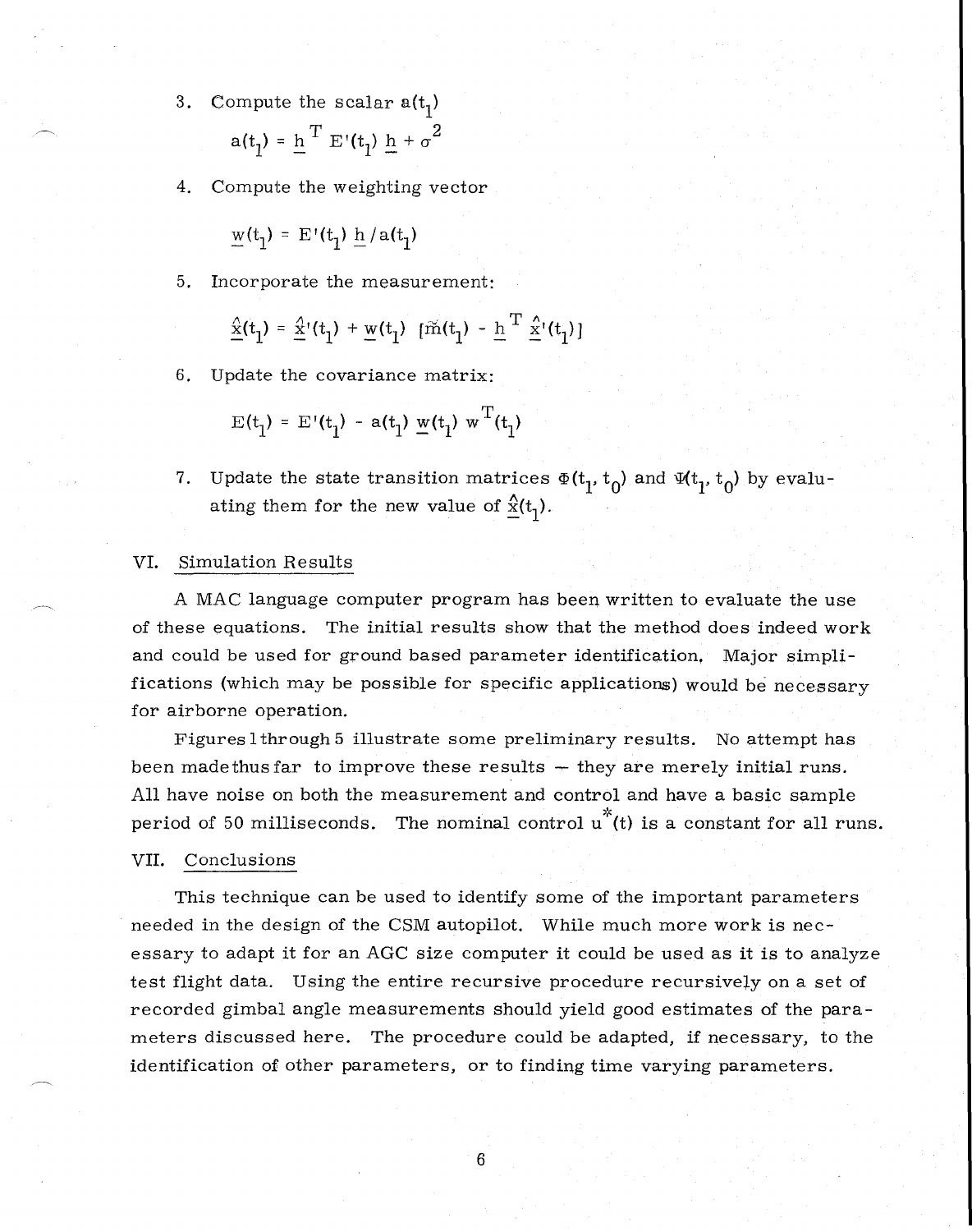

Fig. 1 Estimate of moment of inertia.

323503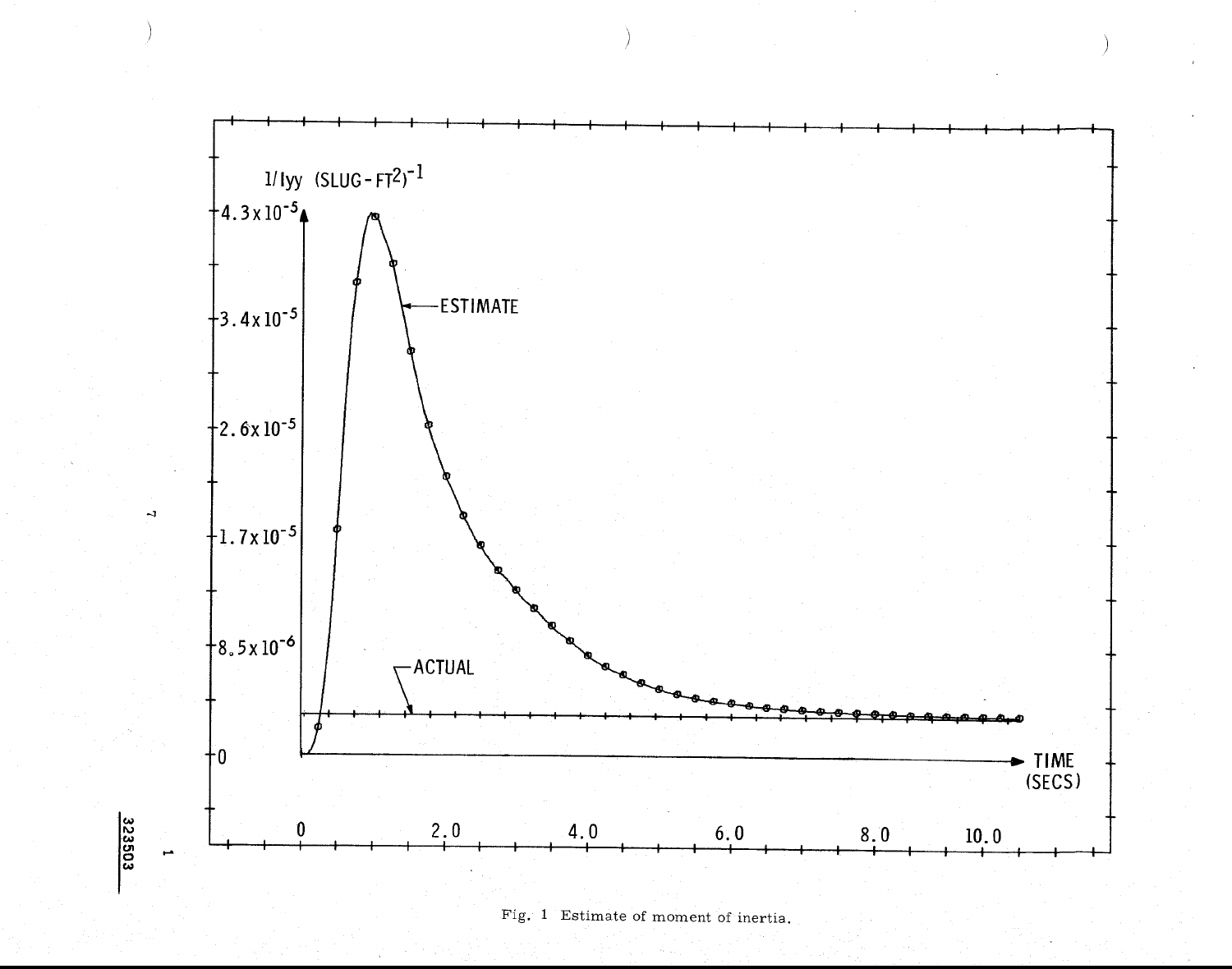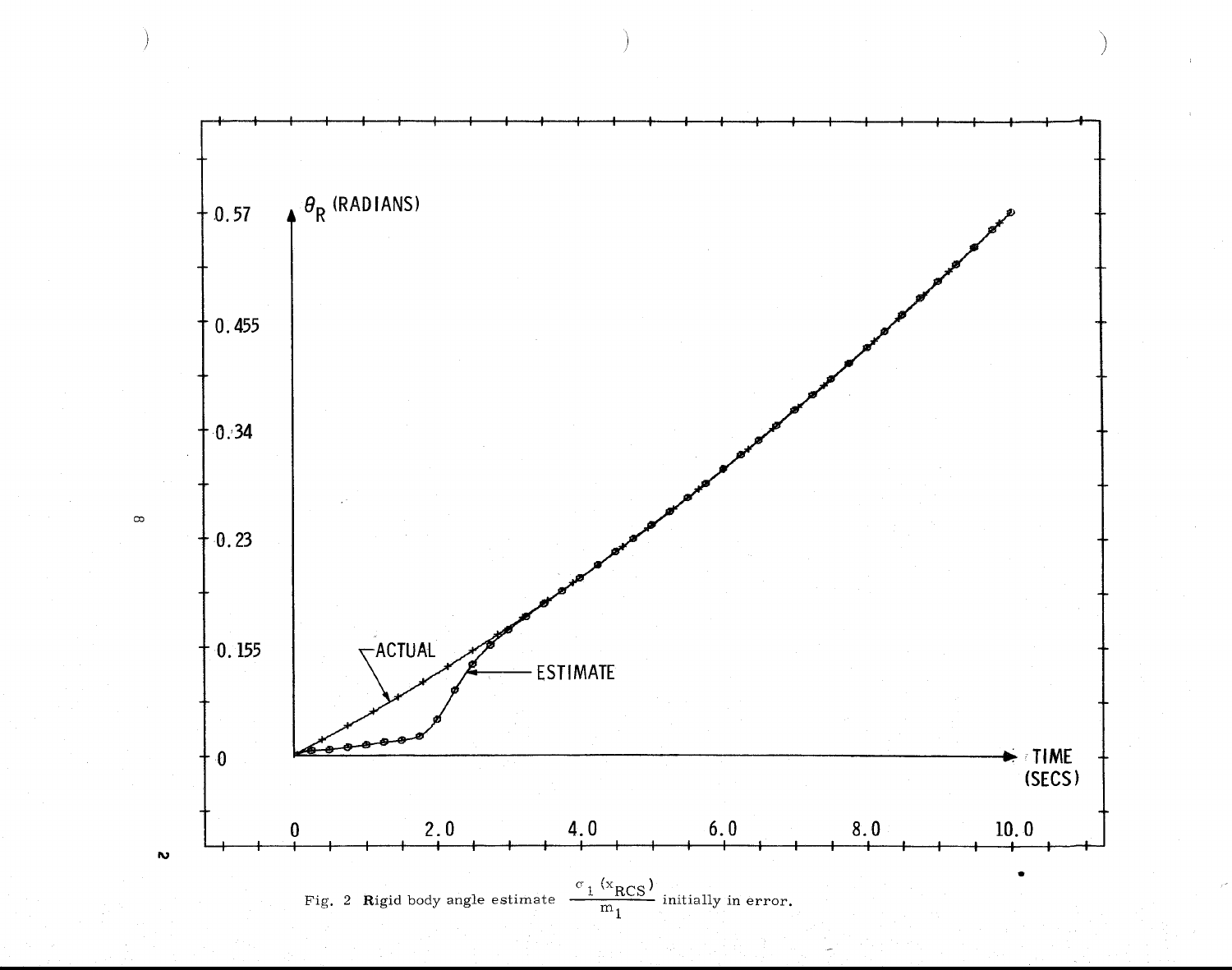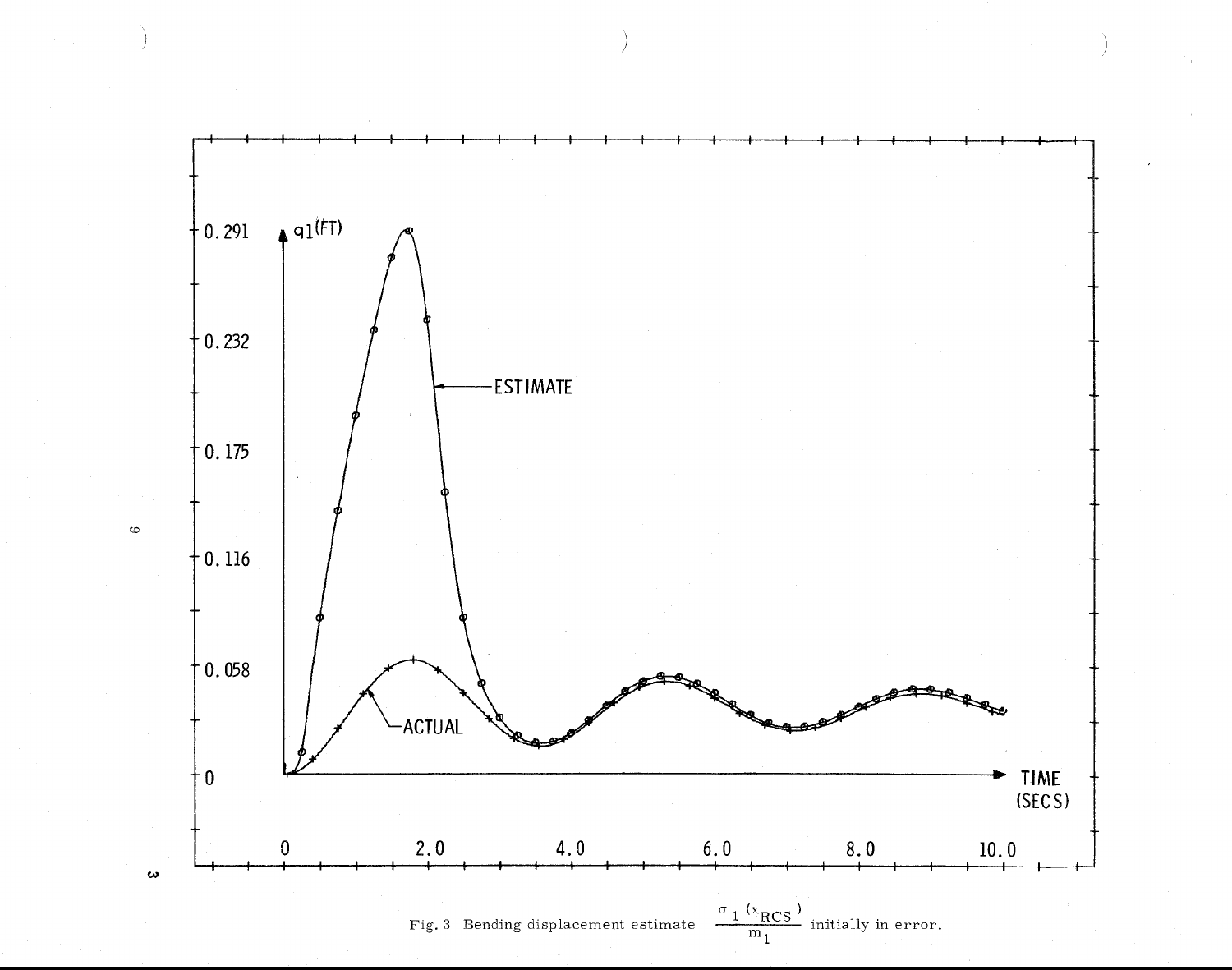

Fig. 4 Estimate of bending slope to mass ratio.

 $\overline{0}$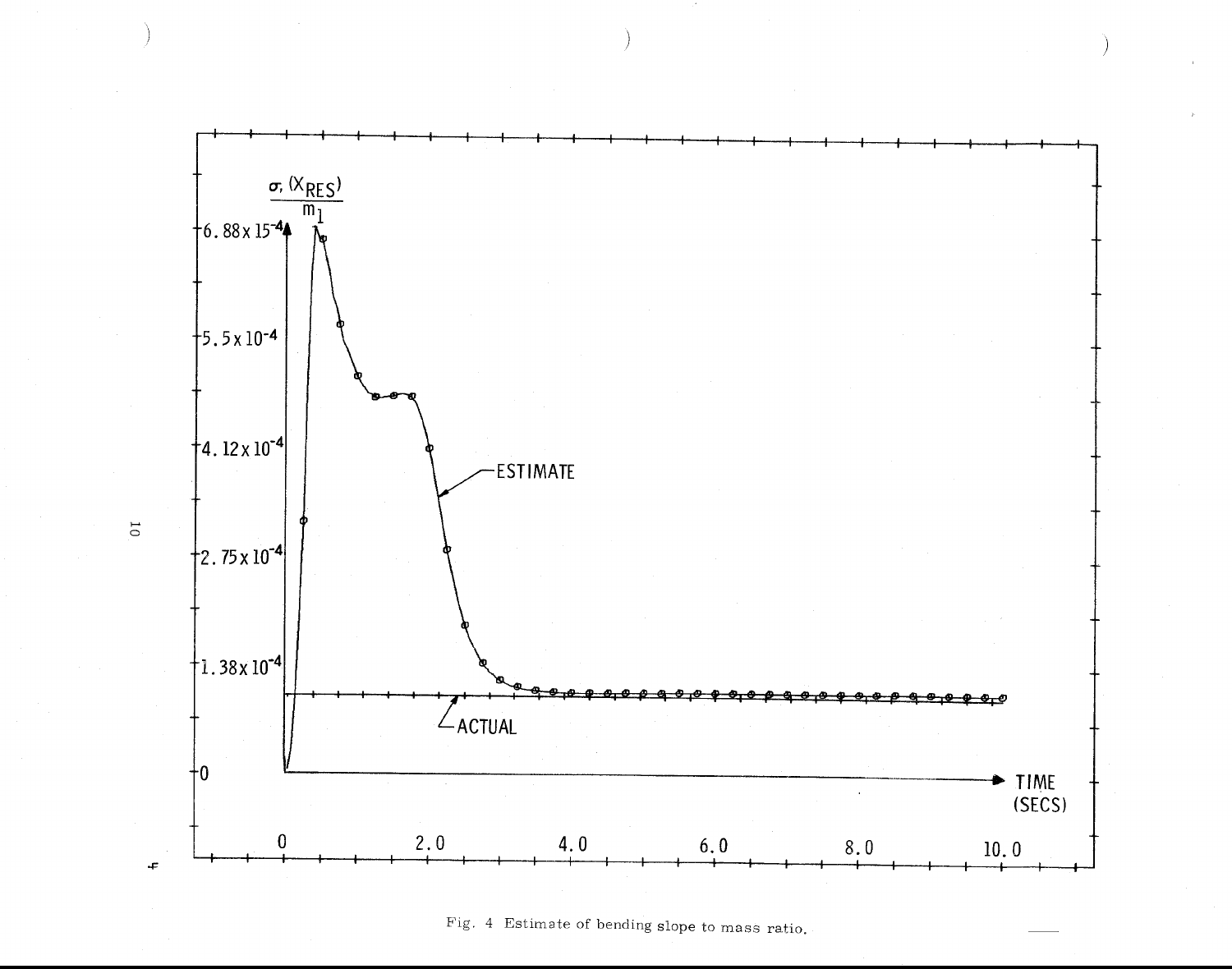

Fig. 5 Estimate of bending frequency.

 $\Xi$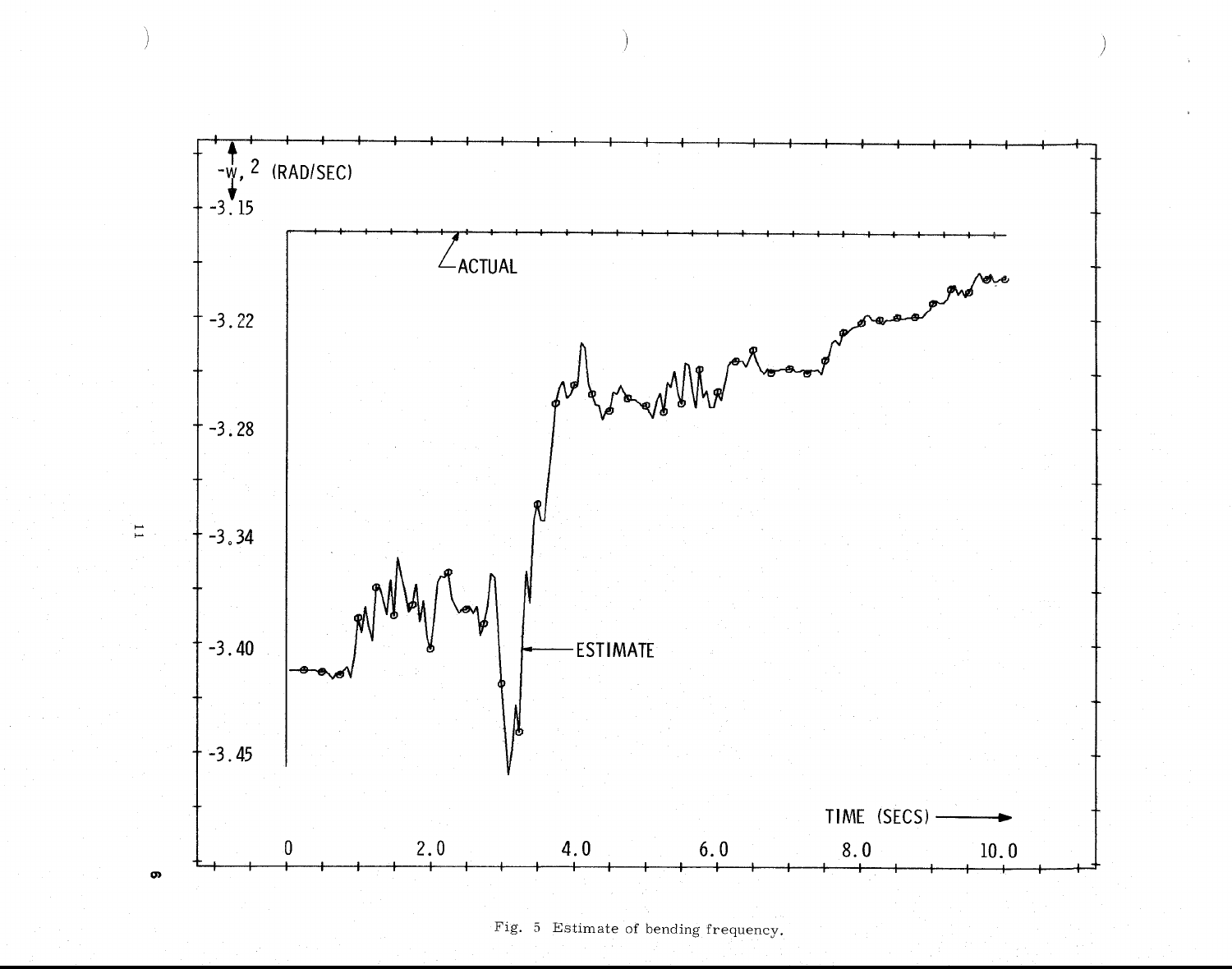# Appendix

# State Transition Matrix Elements

The state transition matrices involved in the filter equations are somewhat complex. They are listed here for reference.

The following notation is used:

$$
\omega = \frac{\lambda}{3} \frac{1}{2}
$$
  
\n
$$
\xi = -\frac{\lambda}{3} \frac{1}{2} \omega
$$
  
\n
$$
\omega_D = \omega (1 - \xi^2)^{1/2}
$$
  
\n
$$
DT = t_1 - t_0
$$
  
\n
$$
EXP = e^{-\xi \omega DT}
$$
  
\n
$$
Sin = Sin(\omega_D DT)
$$
  
\n
$$
Cos = Cos(\omega_D DT)
$$

Then if  $\phi_{ij}$  = the i'th row j'th column element of  $\Phi(t_1, t_0)$ . The matrix elements are:

| $\psi_{11}$                       | $=$      | $\phi_{11}$     | $\equiv$ | ı                              |
|-----------------------------------|----------|-----------------|----------|--------------------------------|
| $\psi_{12}$                       | Ξ        | $\phi_{12}$     | $\equiv$ | $\overline{D}T$                |
| $\psi_{17}$                       | $=$      | $\phi_{17}$     | $=$      | $_{\rm 1/2~u}^{*}{\rm~DT}^{2}$ |
| $\boldsymbol{\psi}_{22}$          | $=$      | $\phi_{22}$     | ≡        | $\mathbf{1}$                   |
| $\psi_{\bf 27}$                   |          | $=$ $\phi_{27}$ | ⋍        | $u^*D$ T                       |
| $\psi_{44}$                       | $=$      | $\phi_{44}$     | ≈        | 1                              |
| $\psi_{55}$                       |          | $=$ $\phi_{55}$ | =        | $\mathbf{1}$                   |
| $\psi_{66}$                       | $\equiv$ | $\phi_{66}$     | Ξ        | 1                              |
| $\psi_{\bf 77}$                   | Ξ        | $\phi_{77}$     |          | 1                              |
| $\boldsymbol{\psi}_{\mathbf{88}}$ |          | $\phi_{88}$     | $=$      | $\mathbf{1}$                   |

12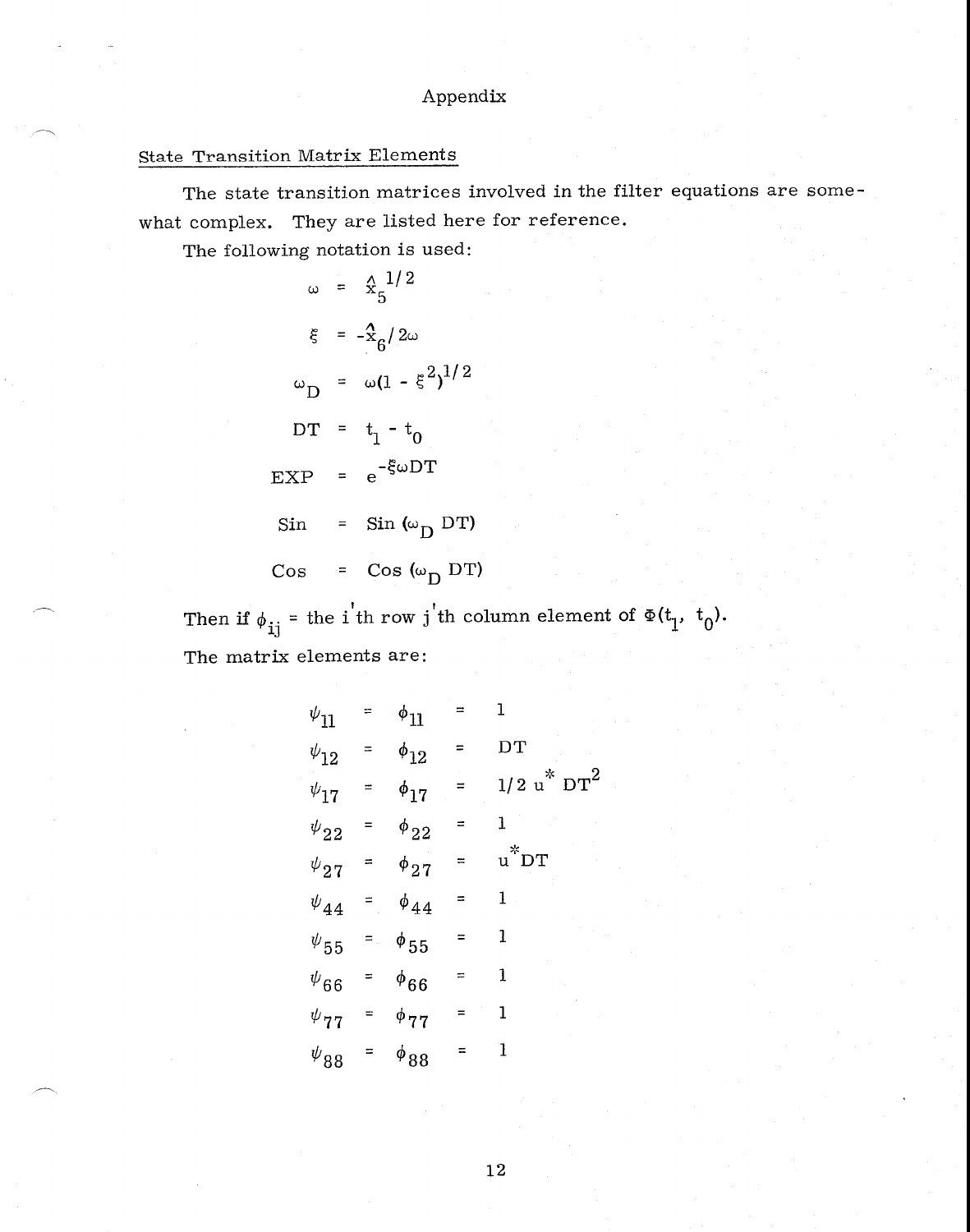The remainder of the elements depend upon the discriminant:

$$
D = \frac{\Lambda}{x_6}^2 + 4 \stackrel{\Lambda}{x_5}
$$

If D is negative

$$
\psi_{33} = \phi_{33} = \text{EXP}\left[\cos + \frac{\xi \omega}{\omega_{D}} \sin\right]
$$
  

$$
\psi_{34} = \phi_{34} = \text{EXP}\sin/\omega_{D}
$$
  

$$
\phi_{35} = \frac{\frac{\lambda}{3}}{\omega^{2}} \left[1 - \text{EXP}\left(\cos + \frac{\xi \omega \sin}{\omega_{D}}\right)\right]
$$
  

$$
\phi_{36} = \frac{\frac{\lambda}{4}}{\omega^{2}} \left[1 - \text{EXP}\left(\cos + \frac{\xi \omega \sin}{\omega_{D}}\right)\right]
$$
  

$$
\phi_{38} = \frac{\frac{\mu^{*}}{\omega^{2}}}{\omega^{2}} \left[1 - \text{EXP}\left(\cos + \frac{\xi \omega \sin}{\omega_{D}}\right)\right]
$$

$$
\psi_{43} = \phi_{43} = -\frac{\omega^2}{\omega_D} \text{EXP Sin}
$$
  

$$
\psi_{44} = \phi_{44} = \text{EXP}\left(\cos - \frac{\xi \omega}{\omega_D} \sin\right)
$$
  

$$
\phi_{45} = \frac{\frac{\chi_3}{\omega_D}}{\frac{\chi_4}{\omega_D}} \text{EXP Sin}
$$
  

$$
\phi_{46} = \frac{\frac{\chi_4}{\omega_D}}{\frac{\chi_4}{\omega_D}} \text{EXP Sin}
$$
  

$$
\phi_{48} = \frac{\frac{\chi_4}{\omega_D}}{\frac{\chi_4}{\omega_D}} \text{EXP Sin}
$$

If  $D$  is zero:

define 
$$
r_1 = \frac{\hat{x}_6}{2}
$$
 and  $EX = e^{r_1 DT}$ 

Then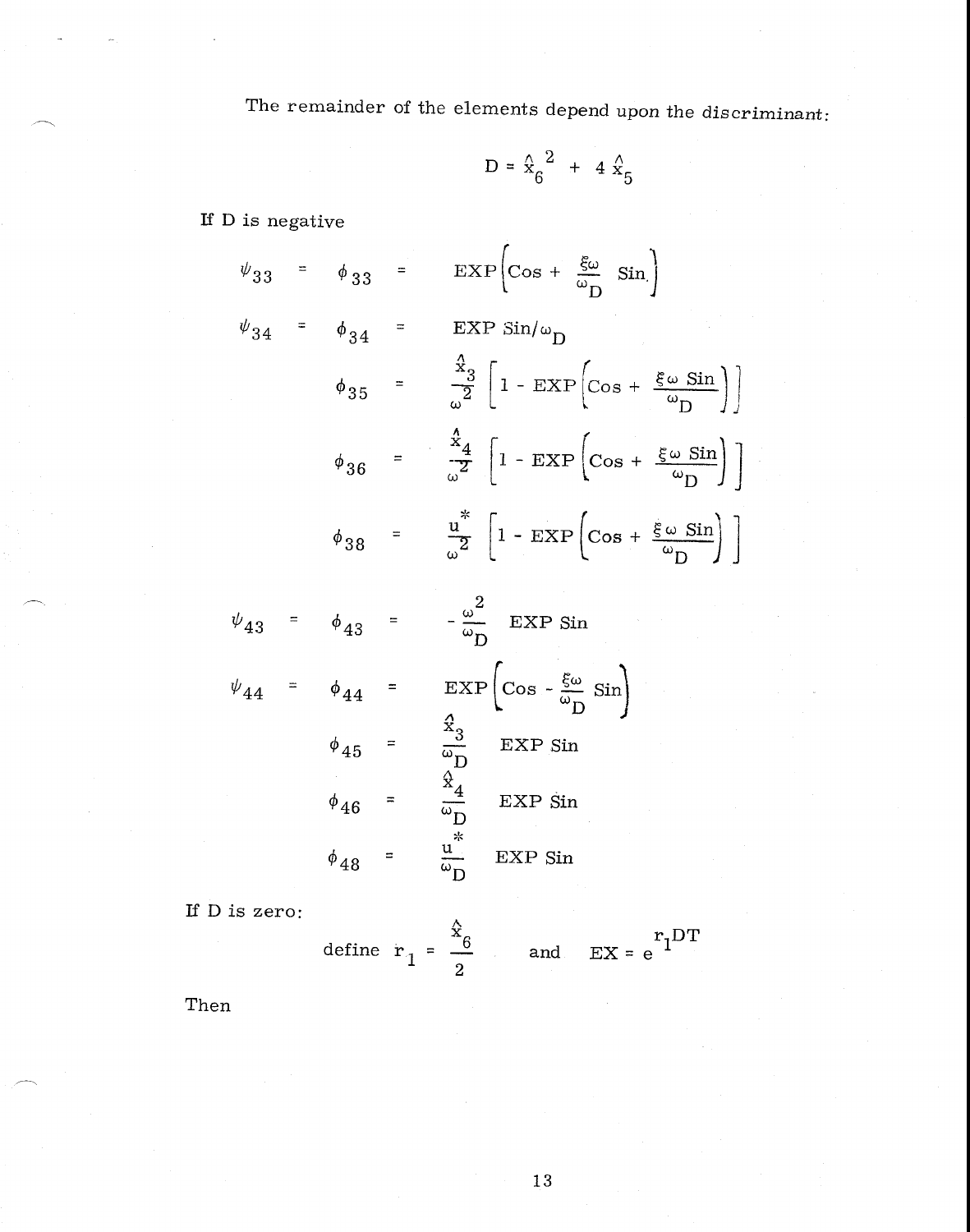$$
\psi_{33} = \phi_{33} = \text{EX} \left[ 1 + (r_1 - \hat{x}_6) \text{ DT} \right]
$$
  
\n
$$
\psi_{34} = \phi_{34} = \text{EX DT}
$$
  
\n
$$
\phi_{35} = \frac{\hat{x}_3}{r_1^2} \left[ 1 + \text{EX} (r_1 \text{ DT} - 1) \right]
$$
  
\n
$$
\phi_{36} = \frac{\hat{x}_4}{r_1^2} \left[ 1 + \text{EX} (r_1 \text{ DT} - 1) \right]
$$
  
\n
$$
\phi_{38} = \frac{u^*}{r_1^2} \left[ 1 + \text{EX} (r_1 \text{ DT} - 1) \right]
$$
  
\n
$$
\psi_{43} = \phi_{43} = \frac{x}{r_1^2} \text{EX DT}
$$
  
\n
$$
\psi_{44} = \phi_{44} = \text{EX} (1 + r_1 \text{ DT})
$$
  
\n
$$
\phi_{45} = \frac{x}{r_4} \text{EX DT}
$$
  
\n
$$
\phi_{46} = \frac{x}{r_4} \text{EX DT}
$$

If D is positive

defi

ne 
$$
r_1 = \frac{1}{2} \left[ \hat{x}_6 + (\hat{x}_6^2 + 4 \hat{x}_5)^{1/2} \right]
$$
  
\n $r_2 = \frac{1}{2} \left[ \hat{x}_6 - (\hat{x}_6^2 + 4 \hat{x}_5)^{1/2} \right]$   
\n $EX_1 = e^{r_1 DT}$   
\n $EX_2 = e^{r_2 DT}$ 

 $14\,$